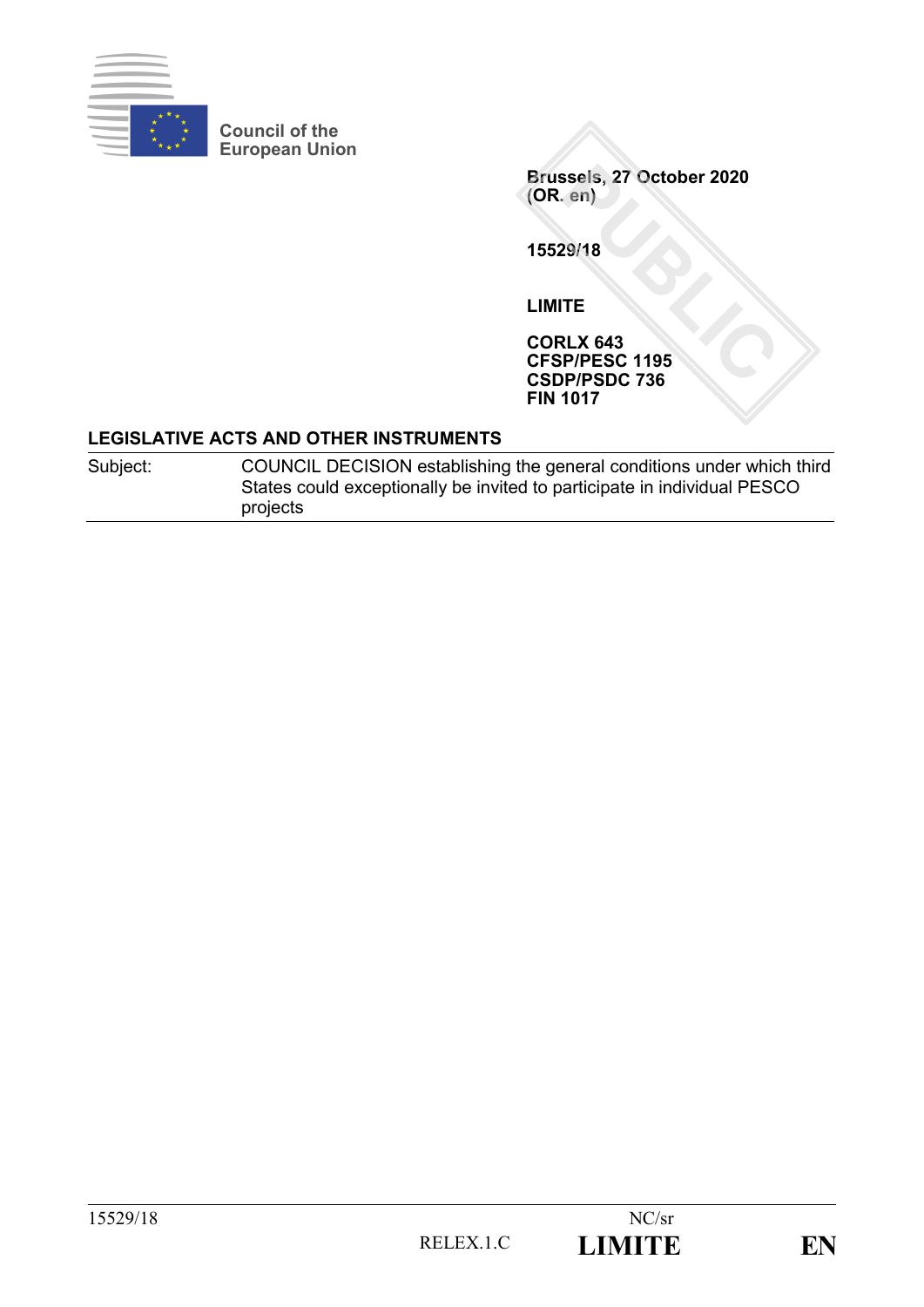#### **COUNCIL DECISION (CFSP) 2020/…**

**of ...**

# **establishing the general conditions under which third States could exceptionally be invited to participate in individual PESCO projects**

#### THE COUNCIL OF THE EUROPEAN UNION,

Having regard to the Treaty on European Union, in particular Article 46(6) thereof,

Having regard to Council Decision (CFSP) 2017/2315 of 11 December 2017 establishing permanent structured cooperation (PESCO) and determining the list of participating Member States**<sup>1</sup>** , in particular Article 4(2)(g) thereof,

Having regard to the proposal from the High Representative of the Union for Foreign Affairs and Security Policy,

1

**<sup>1</sup>** OJ L 331, 14.12.2017, p. 57.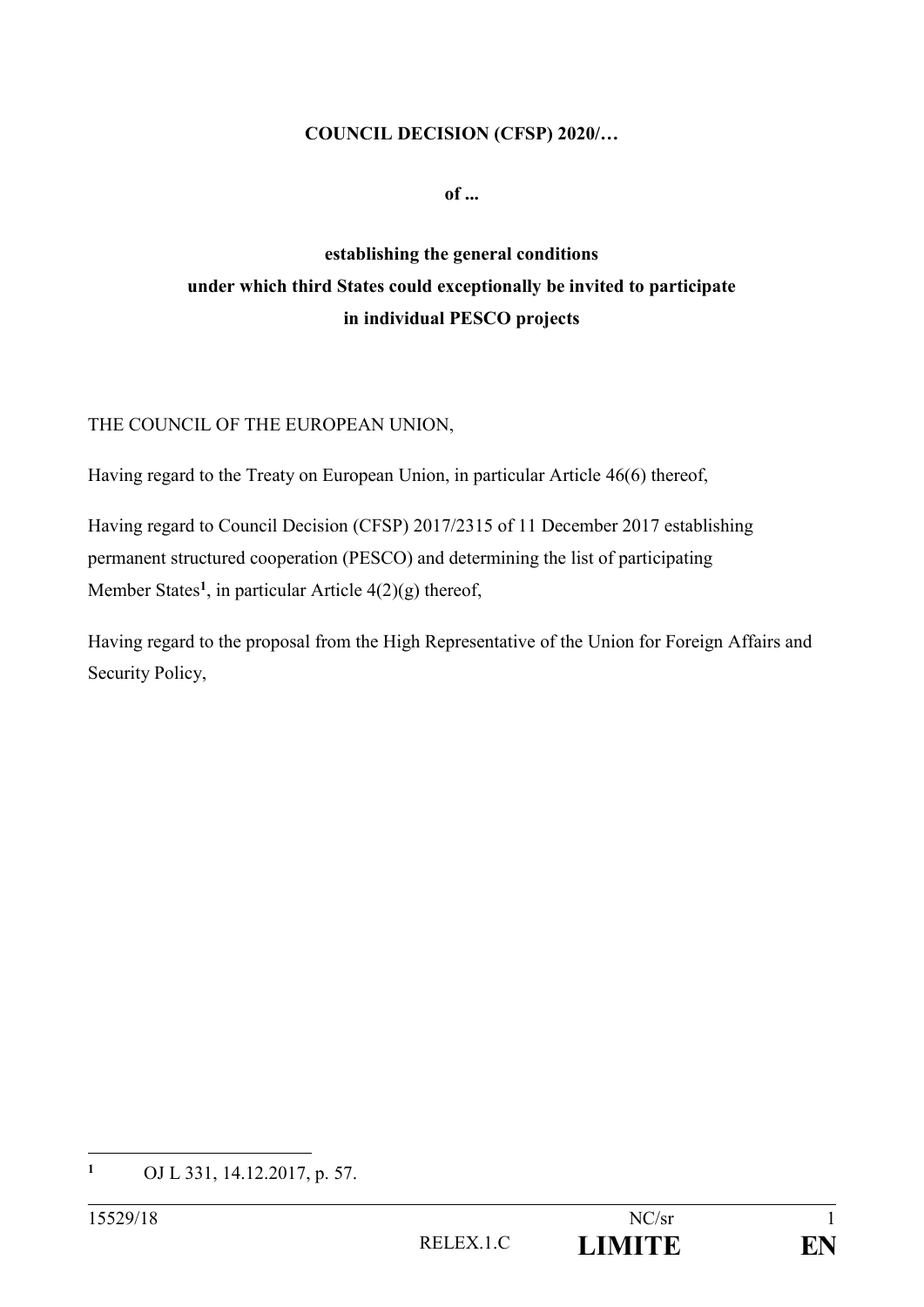Whereas:

- (1) On 14 November 2016, the Council adopted conclusions on implementing the EU Global Strategy in the area of security and defence, determining the Union level of ambition, in support of three strategic priorities identified in that Strategy: (a) responding to external conflicts and crises; (b) building the capacities of partners; and (c) protecting the Union and its citizens.
- (2) In its conclusions on security and defence in the context of the EU Global Strategy, adopted on 19 November 2018, the Council further stated that by addressing Europe's current and future security and defence needs, the Union will enhance its capacity to act as a security provider and its strategic autonomy, and strengthen its ability to cooperate with partners.
- (3) The eleventh paragraph of Annex I to the Notification**<sup>1</sup>** on PESCO to the Council and to the High Representative of the Union for Foreign Affairs and Security Policy ('the High Representative'), of 13 November 2017, specified that the more binding commitments must help to reach the level of ambition of the Union as defined in the Council conclusions of 14 November 2016, endorsed by the December 2016 European Council, and thus strengthen the strategic autonomy of both Europeans and the Union.
- (4) On 11 December 2017, the Council adopted Decision (CFSP) 2017/2315.

1

**<sup>1</sup>** OJ L 331, 14.12.2017, p. 65.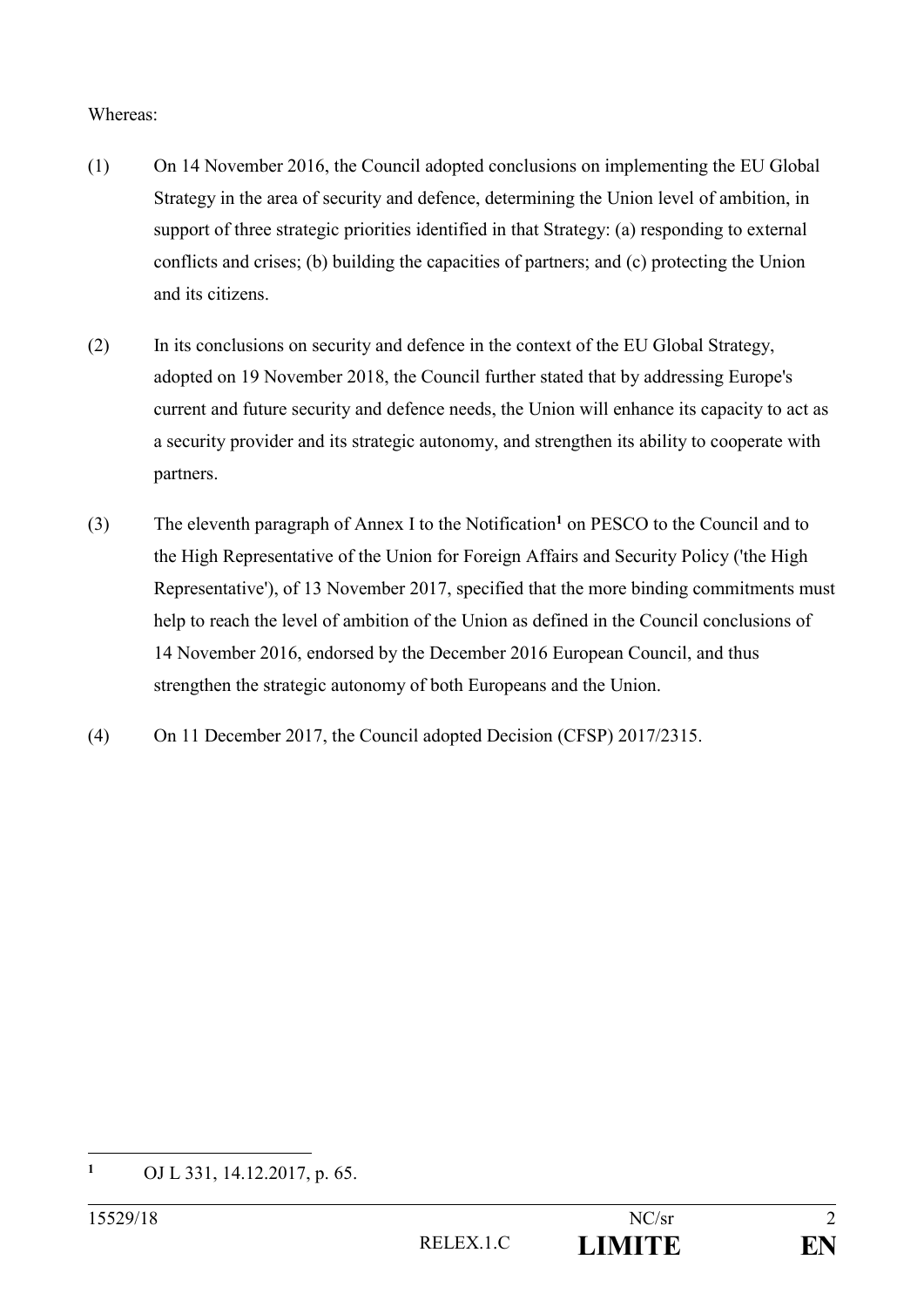- (5) On 25 June 2018, the Council adopted Decision (CFSP) 2018/909**<sup>1</sup>** establishing a common set of governance rules for PESCO projects.
- (6) Point (g) of Article 4(2) of Decision (CFSP) 2017/2315 provides that the Council is to establish in due time, in accordance with Article 9(1) of that Decision, the general conditions under which third States could exceptionally be invited to participate in individual PESCO projects.
- (7) Article 9(1) of Decision (CFSP) 2017/2315 provides that the decision to be adopted by the Council on such general conditions may include a template for administrative arrangements with third States.
- (8) Paragraph 2.2.1, last subparagraph, of Annex III to the Notification on PESCO to the Council and to the High Representative, which contained proposals for the governance of PESCO, specified that third States which may exceptionally be invited by project participants would need to provide substantial added value to the project, contribute to strengthening PESCO and the Common Security and Defence Policy (CSDP) and meet more demanding commitments. It also specified that inviting third States will not grant powers of decision to them in the governance of PESCO.

 $\mathbf{1}$ **<sup>1</sup>** Council Decision (CFSP) 2018/909 of 25 June 2018 establishing a common set of governance rules for PESCO projects (OJ L 161, 26.6.2018, p. 37).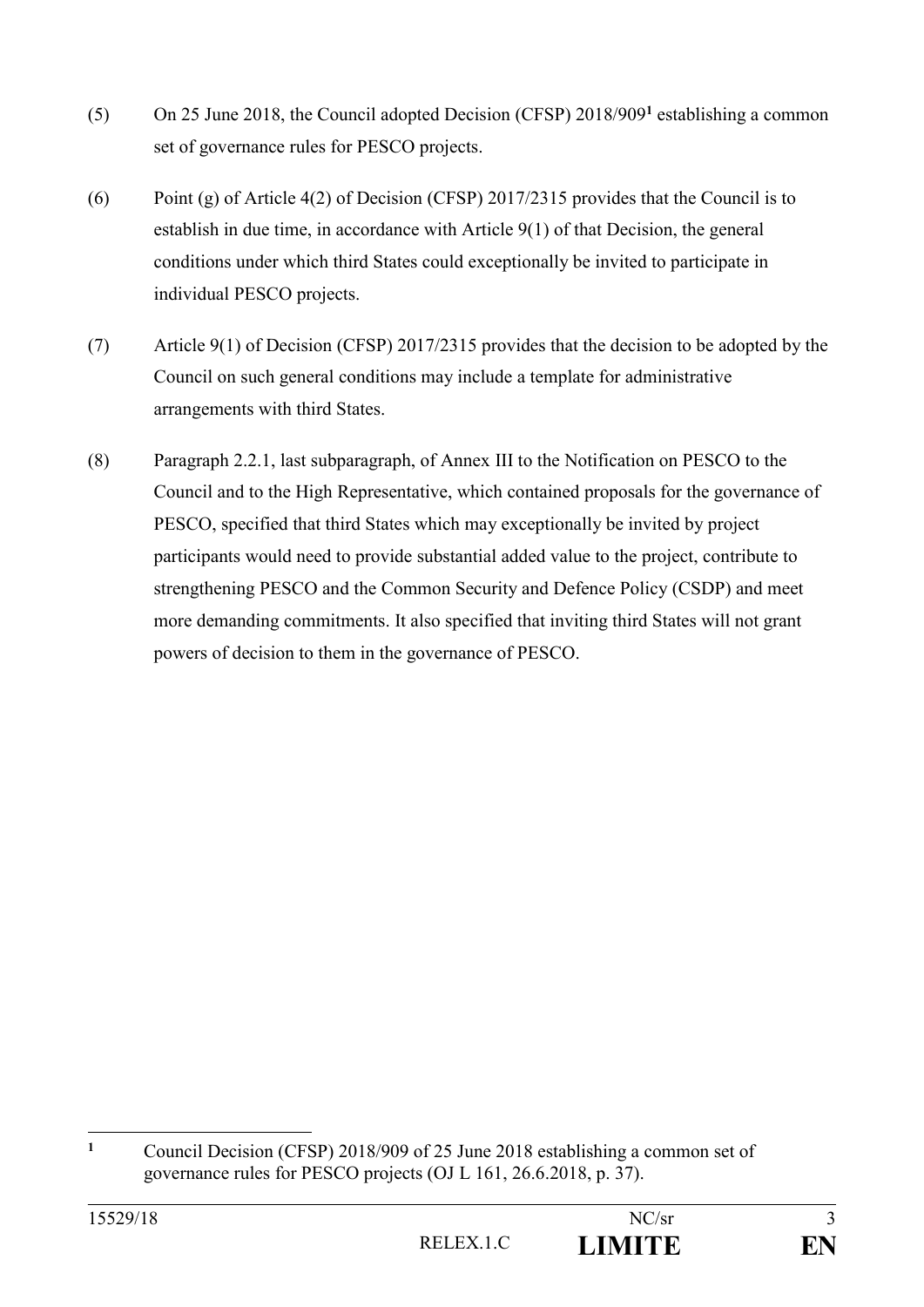- (9) Article 9(2) and (3) of Decision (CFSP) 2017/2315 provides that the Council shall decide in accordance with Article 46(6) of the Treaty on European Union (TEU) whether a third State, which the participating Member States taking part in a project wish to invite to take part in that project, meets the requirements set out in the present Decision, and that following a positive decision by the Council, the participating Member States taking part in a project may enter into administrative arrangements with the third State concerned for the purpose of its taking part in that project. Such arrangements must respect the procedures and the decision-making autonomy of the Union.
- (10) There should be consistency between actions undertaken within the framework of PESCO and other CFSP actions and other Union policies.
- (11) The participation of third States in a PESCO project does not imply that third-country entities will necessarily have access to the EU Defence Industrial Development Programme (EDIDP) or other relevant Union instruments.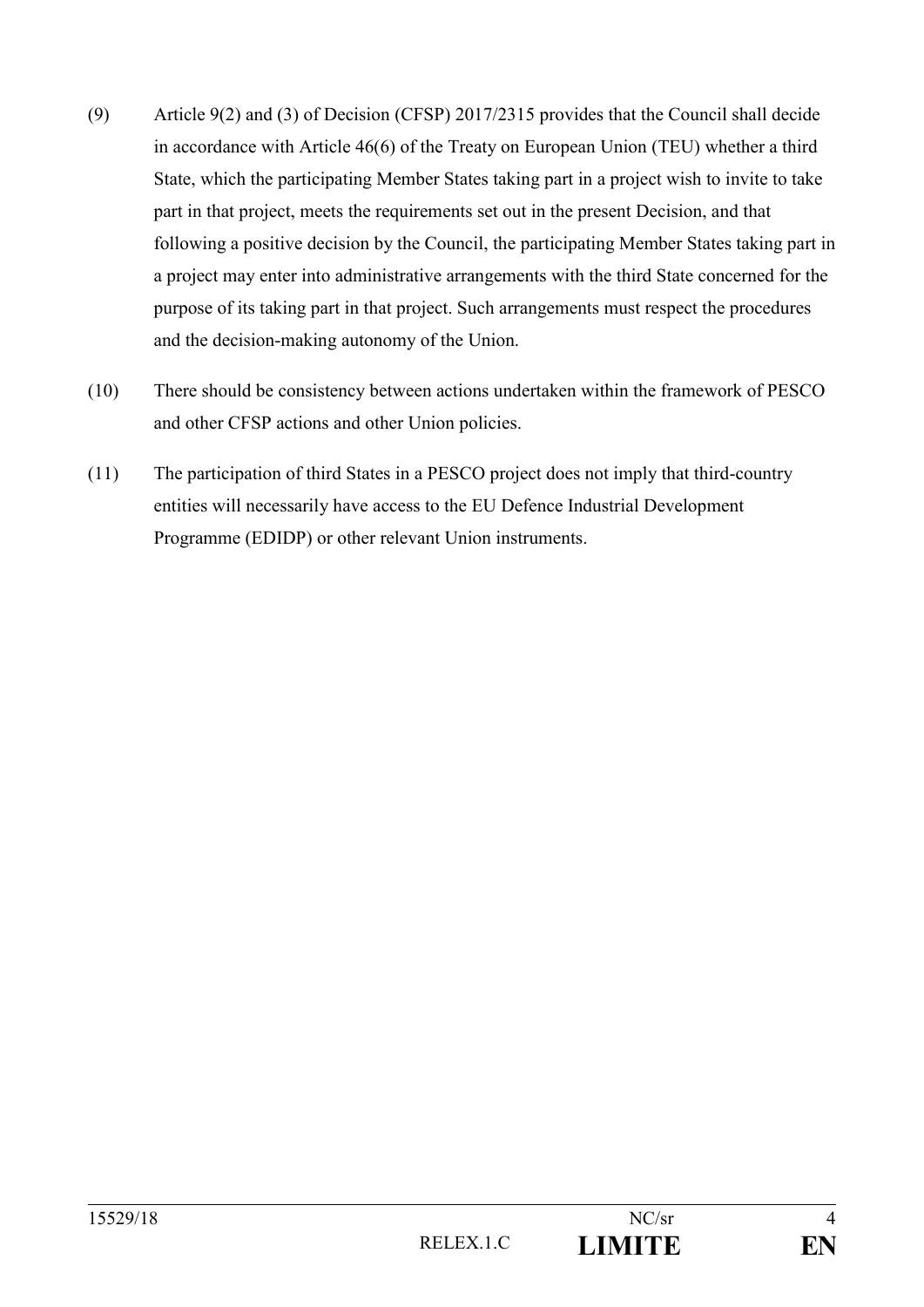- (12) Paragraph 13 of the Council Recommendation of 6 March 2018**<sup>1</sup>** , concerning a roadmap for the implementation of PESCO, specified that the work to develop general conditions for exceptional participation by third States in individual projects should start as soon as the common set of governance rules for the projects and the sequencing of the fulfilment of commitments are in place.
- (13) On 15 October 2018, the Council adopted a recommendation**<sup>2</sup>** concerning the sequencing of the fulfilment of the more binding commitments undertaken in the framework of PESCO and specifying more precise objectives.

 $\mathbf{1}$ **<sup>1</sup>** Council Recommendation of 6 March 2018 concerning a roadmap for the implementation of PESCO (OJ C 88, 8.3.2018, p. 1).

<sup>&</sup>lt;sup>2</sup> Council Recommendation of 15 October 2018 concerning the sequencing of the fulfilment of the more binding commitments undertaken in the framework of permanent structured cooperation (PESCO) and specifying more precise objectives (OJ C 374, 16.10.2018, p. 1).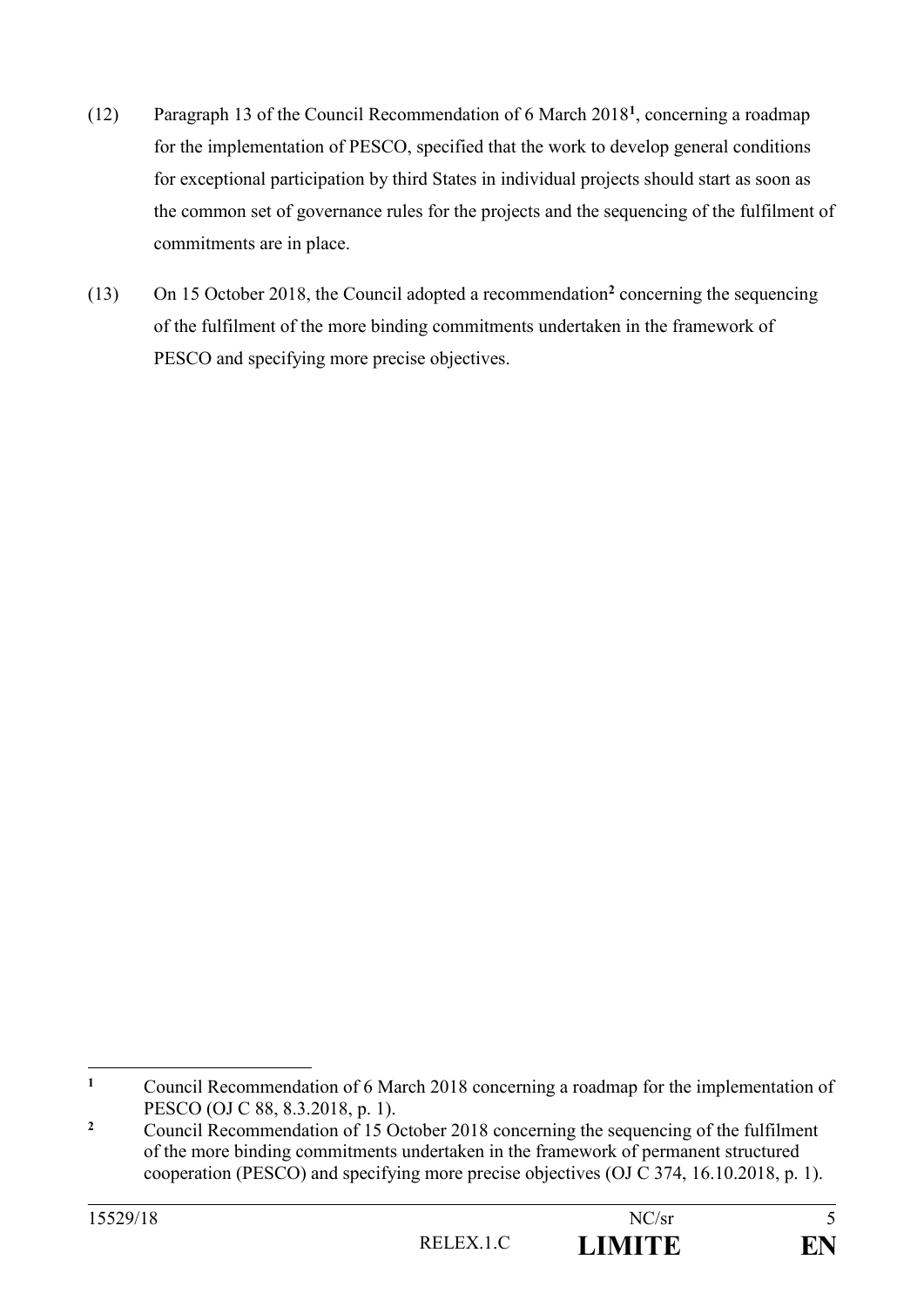- (14) Support to PESCO by the European Defence Agency should be provided in accordance with Council Decision (CFSP) 2015/1835**<sup>1</sup>** .
- (15) It is therefore appropriate to establish the general conditions under which third States could exceptionally be invited to participate in individual PESCO projects,

HAS ADOPTED THIS DECISION:

| 15529/18 |           | NC/sr         |  |
|----------|-----------|---------------|--|
|          | RELEX.1.C | <b>LIMITE</b> |  |

 $\mathbf{1}$ **<sup>1</sup>** Council Decision (CFSP) 2015/1835 of 12 October 2015 defining the statute, seat and operational rules of the European Defence Agency (OJ L 266, 13.10.2015, p. 55).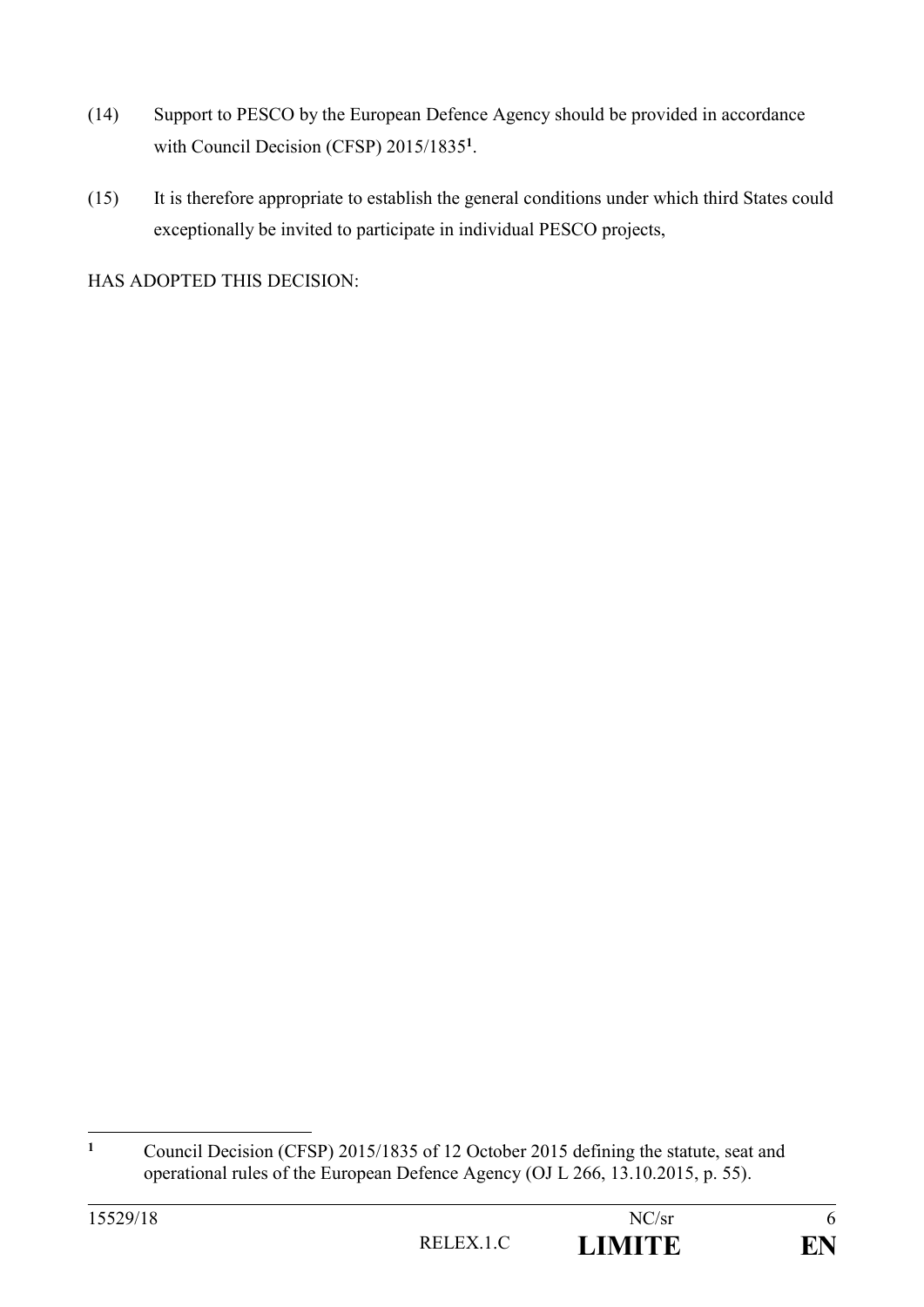#### *Purpose*

This Decision lays down the general conditions under which third States could exceptionally be invited to participate in individual PESCO projects.

# *Article 2*

### *Invitation process*

- 1. A third State may submit to the coordinator or coordinators of a PESCO project a request to participate in that project. Such request shall contain sufficiently detailed information on the reasons for participating in the project, as well as the scope and form of the proposed participation, in stages of the project if applicable, and shall substantiate the fulfilment of the general conditions set out in Article 3.
- 2. Upon receipt of such a request, the participating Member States taking part in the project ('the project members') shall assess, on the basis of the information provided by that third State, whether it complies with the general conditions set out in Article 3.
- 3. If the project members agree by unanimity:
	- (a) that they wish to invite the third State which submitted the request to participate in the project,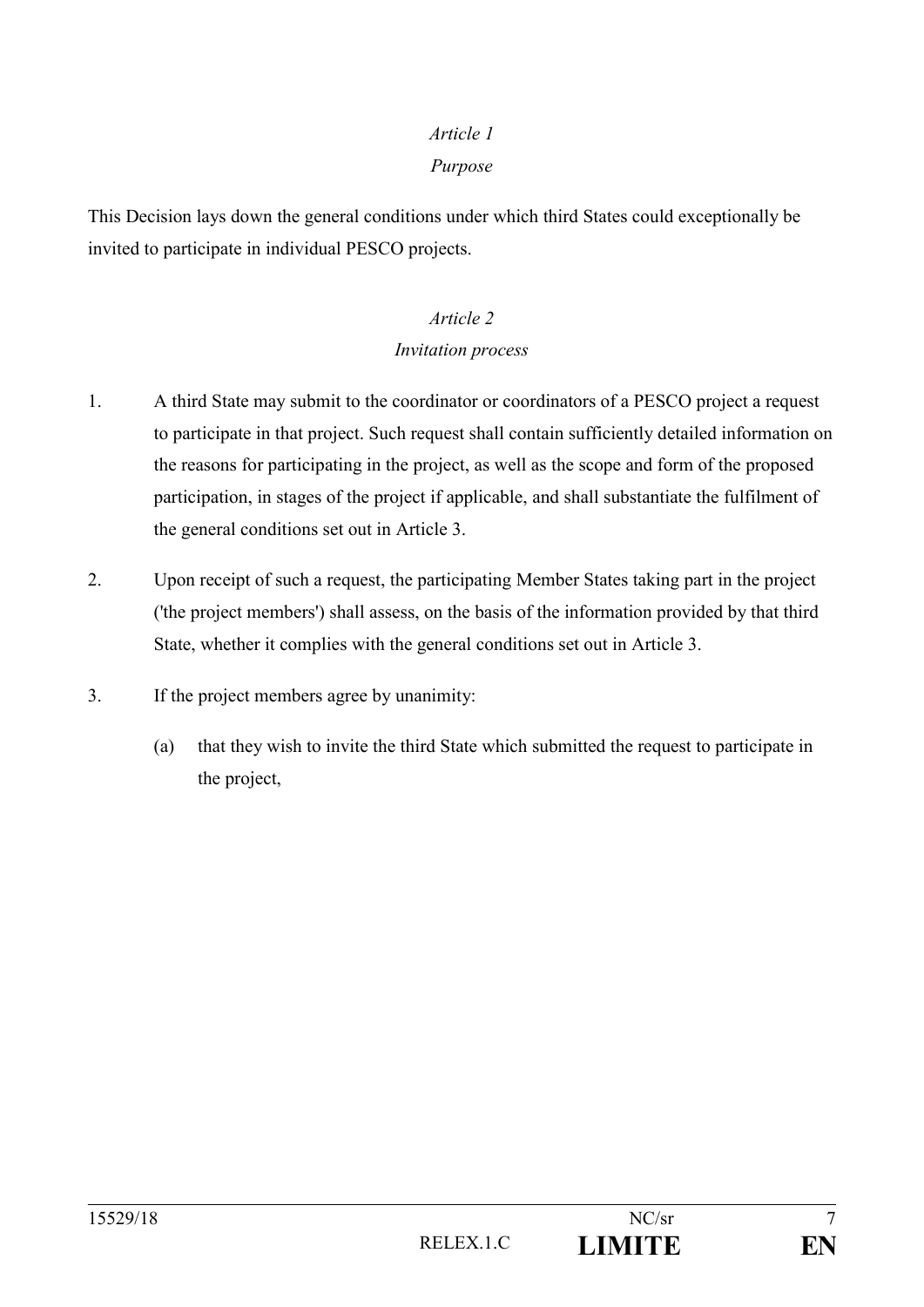- (b) on the scope, the form and, if applicable, the relevant stages of the participation of that third State, and
- (c) that the third State complies with the general conditions set out in Article 3,

the coordinator or coordinators of the project, with the support of the PESCO Secretariat, shall notify the Council and the High Representative accordingly. Such notification shall also include the request submitted by the third State.

- 4. Based on the notification referred to in paragraph 3 of this Article, which includes the scope, the form and, if applicable, the relevant stages of the participation of the third State in the project, and following an opinion by the Political and Security Committee, the Council shall take a decision in accordance with Article 46(6) TEU and Article 9(2) of Decision (CFSP) 2017/2315 as to whether the participation of the third State in that project meets the conditions set out in Article 3 of this Decision.
- 5. Following a positive decision by the Council as referred to in paragraph 4, the coordinator or coordinators of the PESCO project shall send an invitation to participate in that project to the third State which submitted the request, on behalf of the project members.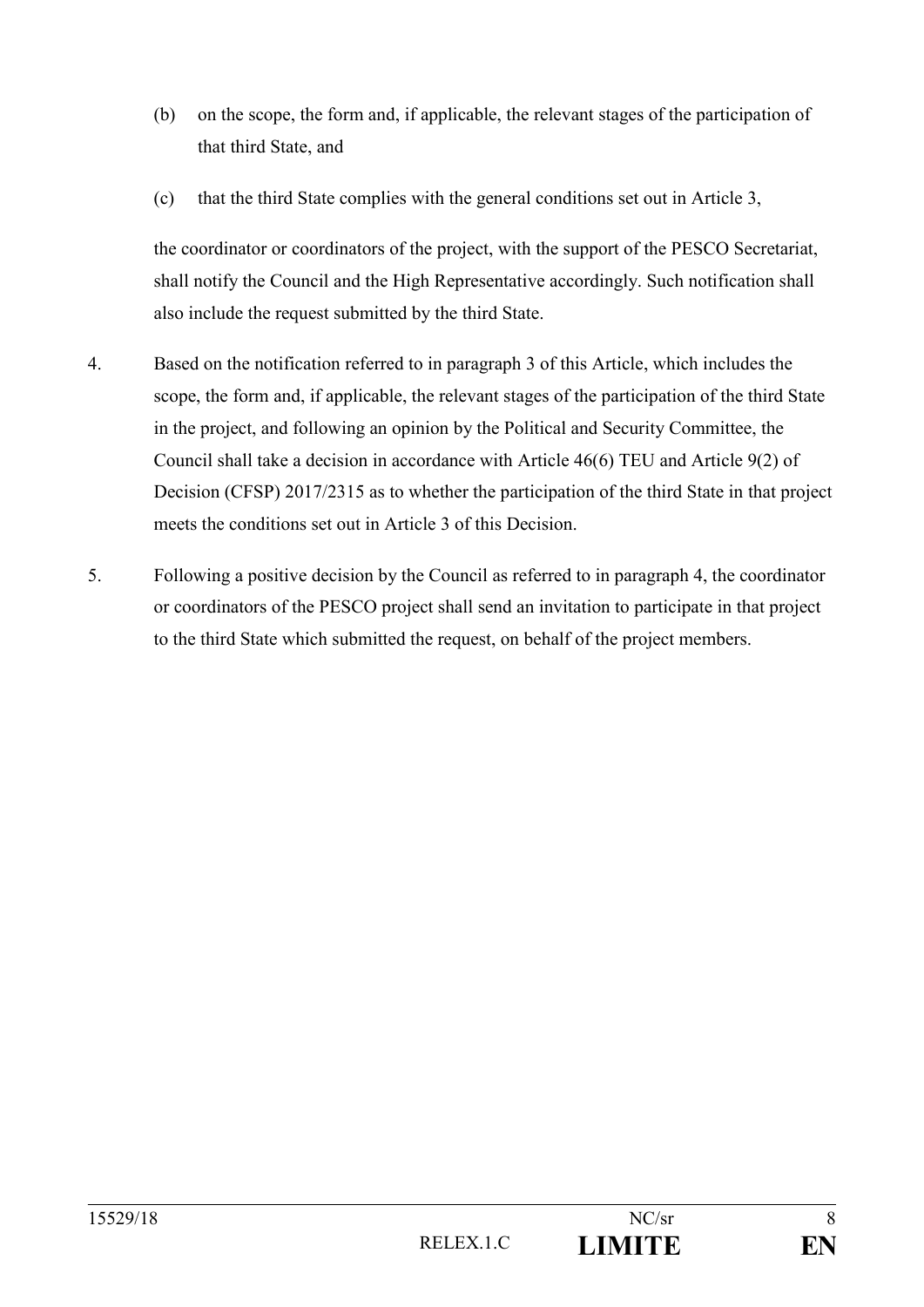- 6. Once the third State which submitted the request has informed the coordinator or coordinators of the PESCO project that it accepts the invitation, the project members, or the coordinator or coordinators on their behalf, shall initiate negotiations with that third State with a view to an administrative arrangement to be entered into by the project members, acting unanimously, and that third State, on the basis of the template attached to this Decision. Such administrative arrangement shall ensure consistency with provisions of Decision (CFSP) 2017/2315 and of Decision (CFSP) 2018/909.
- 7. The third State invited to participate in a project shall join the project on the date specified in the administrative arrangement referred to in paragraph 6.
- 8. The coordinator or coordinators of a PESCO project shall make available to all PESCO participating Member States the administrative arrangements referred to in paragraph 6 of this Article, via the common electronic workspace referred to in Article 2(2) of Decision (CFSP) 2018/909.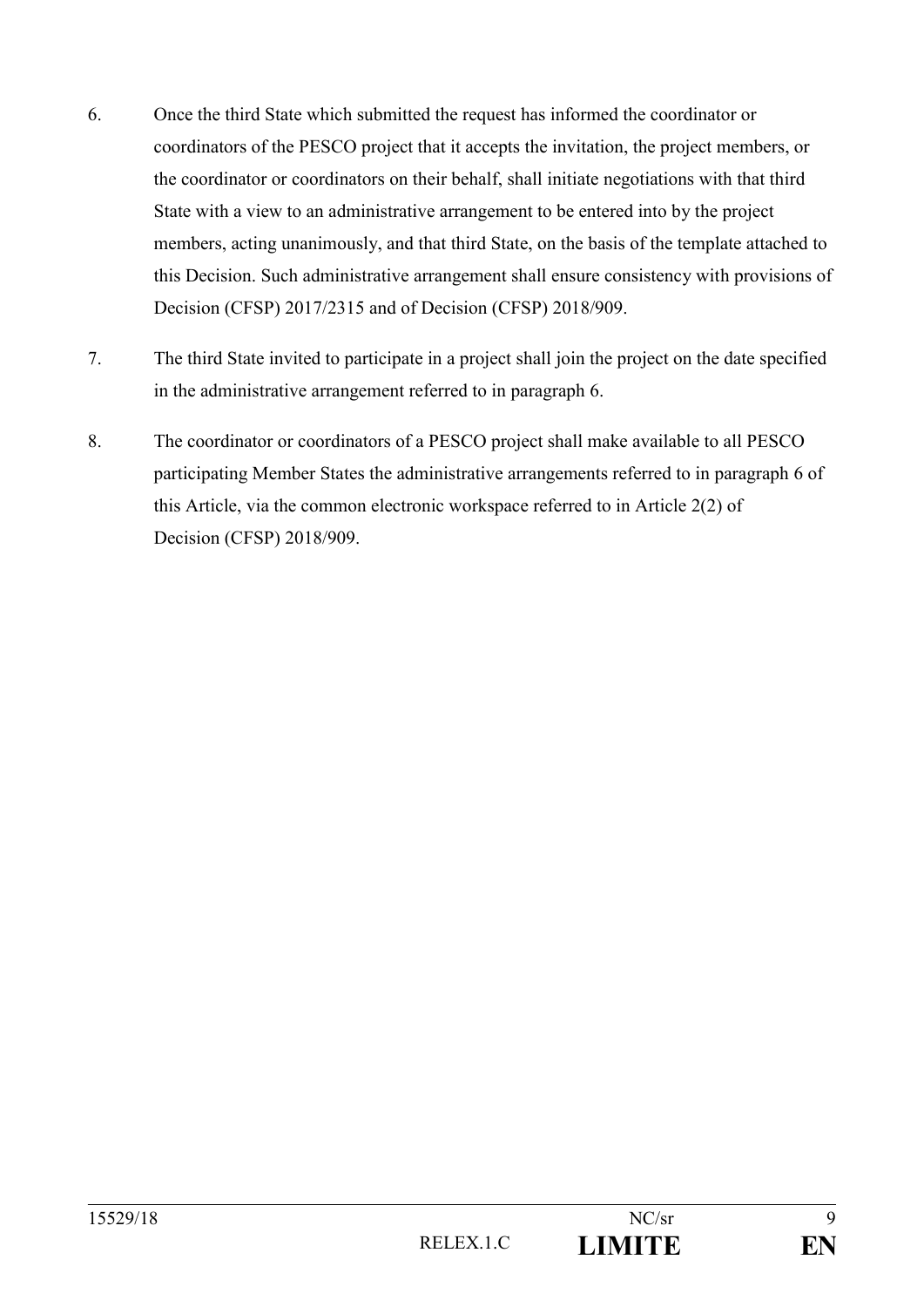#### *General conditions*

A third State may exceptionally be invited to participate in a PESCO project, and continue to participate, if it fulfils all of the following general conditions:

- (a) it shares the values on which the Union is founded, as laid down in Article 2 TEU, and the principles referred to in Article 21(1) TEU, as well as the objectives of the CFSP in points (a), (b), (c) and (h) of Article 21(2)TEU. It must not contravene the security and defence interests of the Union and its Member States, including respect for the principle of good neighbourly relations with the Member States, and it must have a political dialogue with the Union, which should also cover security and defence aspects when it participates in a PESCO project;
- (b) it provides a substantial added value to the project and contributes to achieving its objectives. In line with the priority of a European collaborative approach, and in accordance with Article 4(5) of Decision (CFSP) 2018/909, the means which it brings into the project must be complementary to those offered by PESCO participating Member States, for example by providing technical expertise or additional capabilities including operational or financial support, thus contributing to the success of the project and hence to the advancement of PESCO;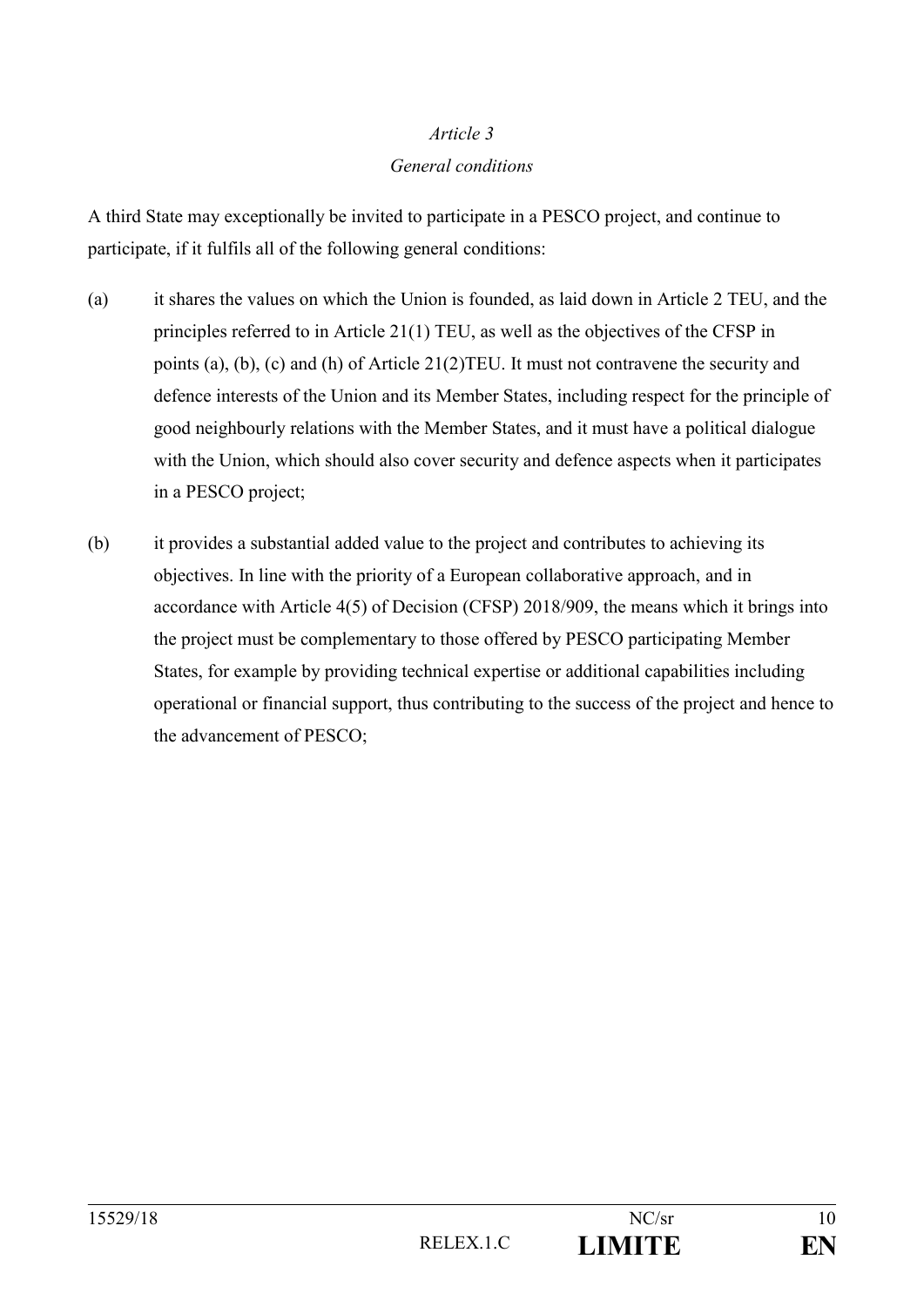- (c) its participation contributes to strengthening the Common Security and Defence Policy (CSDP) and the Union level of ambition as determined in the Council conclusions of 14 November 2016, including in support of CSDP missions and operations;
- (d) its participation must not lead to dependencies on that third State or to restrictions imposed by it against any Member State of the Union, as regards armament procurement, research and capability development, or on the use and export of arms or capabilities and technology, which would hamper progress or prevent the usability, whether joint or otherwise, the export or the operational deployment of the capability developed in the PESCO project. It must finalise an agreement at an appropriate level on conditions for the further sharing outside the PESCO framework on a case-by-case basis of capabilities and technology to be developed within that project, in order to prevent those capabilities from being used against the Union and its Member States;
- (e) its participation is consistent with the more binding PESCO commitments as specified in the Annex to Decision (CFSP) 2017/2315, in particular those commitments which that PESCO project is helping to fulfil, depending on the specificities of that project. For capability-orientated projects, its participation must also contribute to fulfilling priorities derived from the Capability Development Plan and the Coordinated Annual Review on Defence (CARD), have a positive impact on the European Defence Technological Industrial Base (EDTIB), and make the European defence industry more competitive. In particular, participation by a third State in a project must contribute mainly to the availability, deployability and interoperability of forces;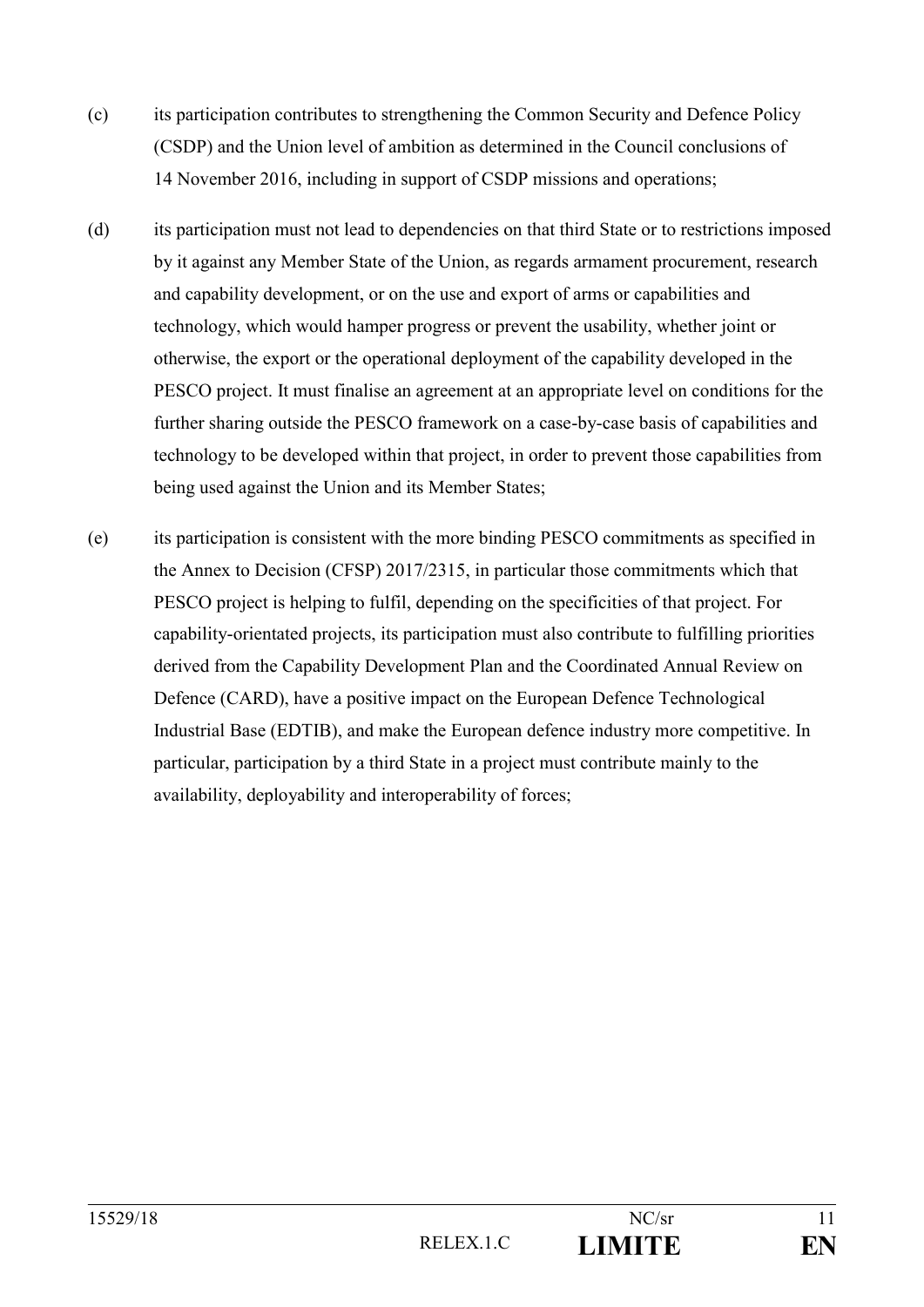- (f) it has a Security of Information Agreement with the Union which is in force;
- (g) it has an Administrative Arrangement which has taken effect with the European Defence Agency (EDA) as appropriate, in accordance with Decision (CFSP) 2015/1835, where the project is implemented with the support of the EDA, taking into account the relevant position paper of the EDA**<sup>1</sup>** ; and
- (h) it has committed itself, in its request for participation referred to in Article  $2(1)$  of this Decision, to ensuring respect for provisions of Decision (CFSP) 2017/2315 and of Decision (CFSP) 2018/909.

 $\mathbf{1}$ **<sup>1</sup>** EDA position paper on the requirement for the third States entering PESCO projects to have an Administrative Arrangement with EDA (EDA201911157).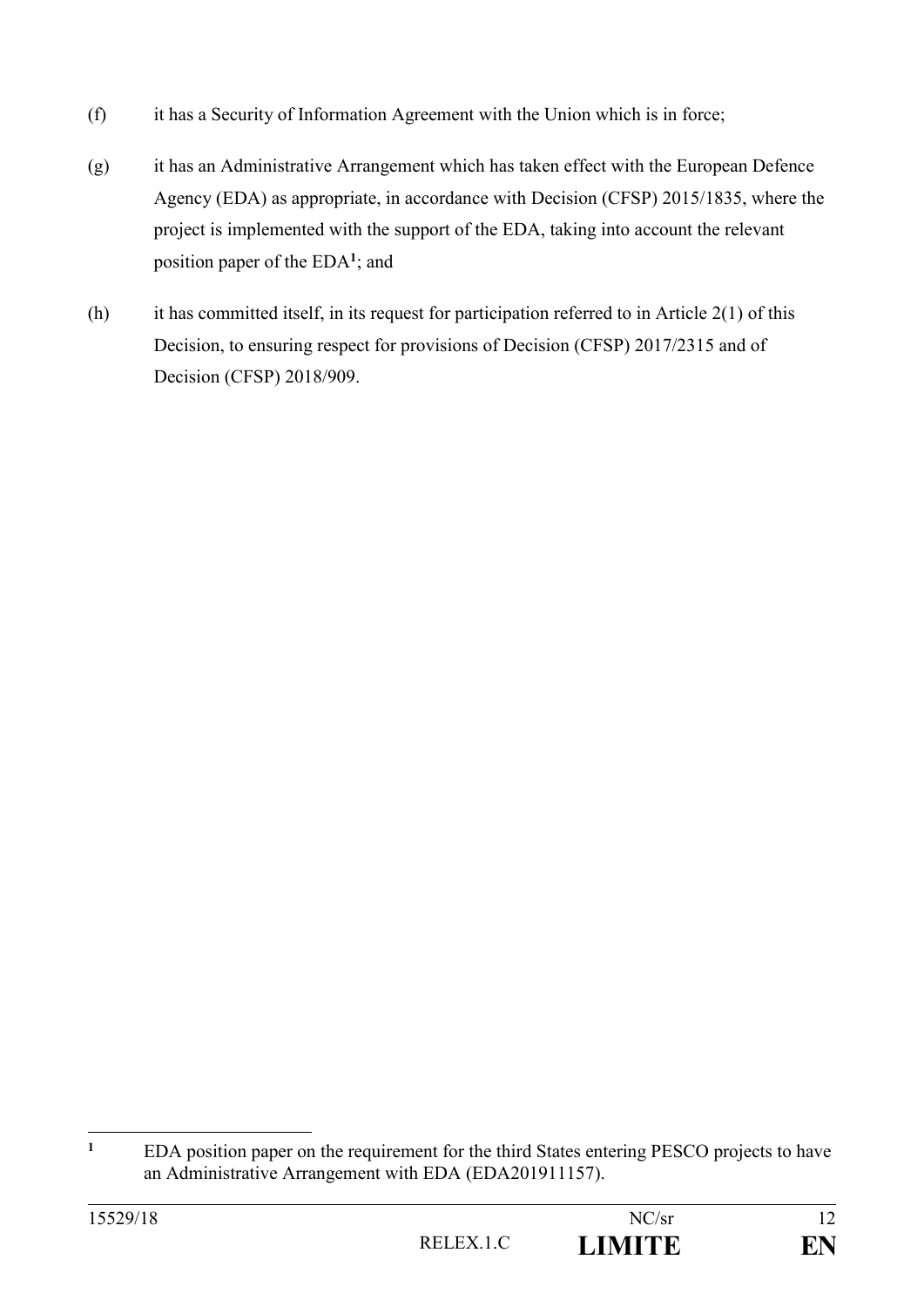#### *Rights and obligations of third States participating in a PESCO project*

- 1. The participation of a third State in a PESCO project shall respect the arrangements concluded by the project members among themselves for the management of the project in accordance with Article 4(1) of Decision (CFSP) 2018/909. A third State participating in a PESCO project shall have the rights and obligations determined in an administrative arrangement as referred to in Article 2(6) of this Decision to be entered into by the project members, acting unanimously, and that third State. Such rights and obligations must respect the general conditions set out in Article 3 of this Decision and may include the following areas:
	- (a) attendance by the third State at meetings convened in the framework of the PESCO project;
	- (b) roles and responsibilities to be exercised by the third State participating in the PESCO project;
	- (c) scope of involvement of the third State in the decision-making process within the PESCO project;
	- (d) scope and areas of information-sharing between the project members and the third State participating in the PESCO project.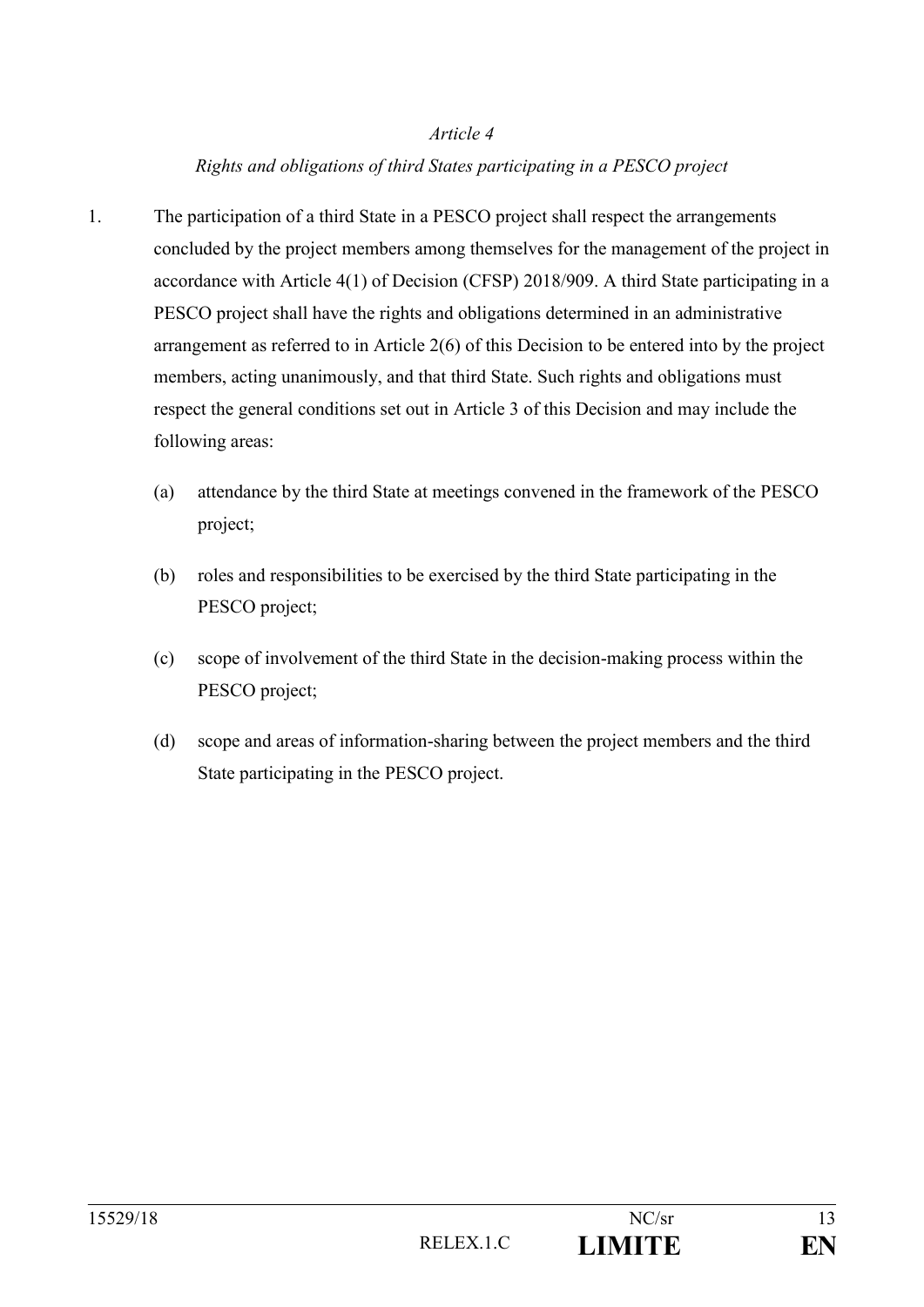2. The invited third State may take part in the decision-making process for the implementation of the project, taking account of its contribution. The arrangements referred to in paragraph 1 shall fully respect the decision-making autonomy of the Union as well as the rights and obligations of the participating Member States, including as regards safeguarding the control of a project and its results within the PESCO framework and decision-making on potential new project members, in accordance with Decision (CFSP) 2017/2315, which establishes PESCO, and with the common set of governance rules for PESCO projects set out in Decision (CFSP) 2018/909.

#### *Article 5*

#### *Review mechanism*

1. The coordinator or coordinators of a project in which a third State participates shall communicate to the PESCO Secretariat, in accordance with the procedure and timelines set out in Article 2(2) of Decision (CFSP) 2018/909, information on the individual contribution to the project by that third State and the fulfilment of its commitments to the project, as well as on its continued fulfilment of the general conditions set out in Article 3 of this Decision.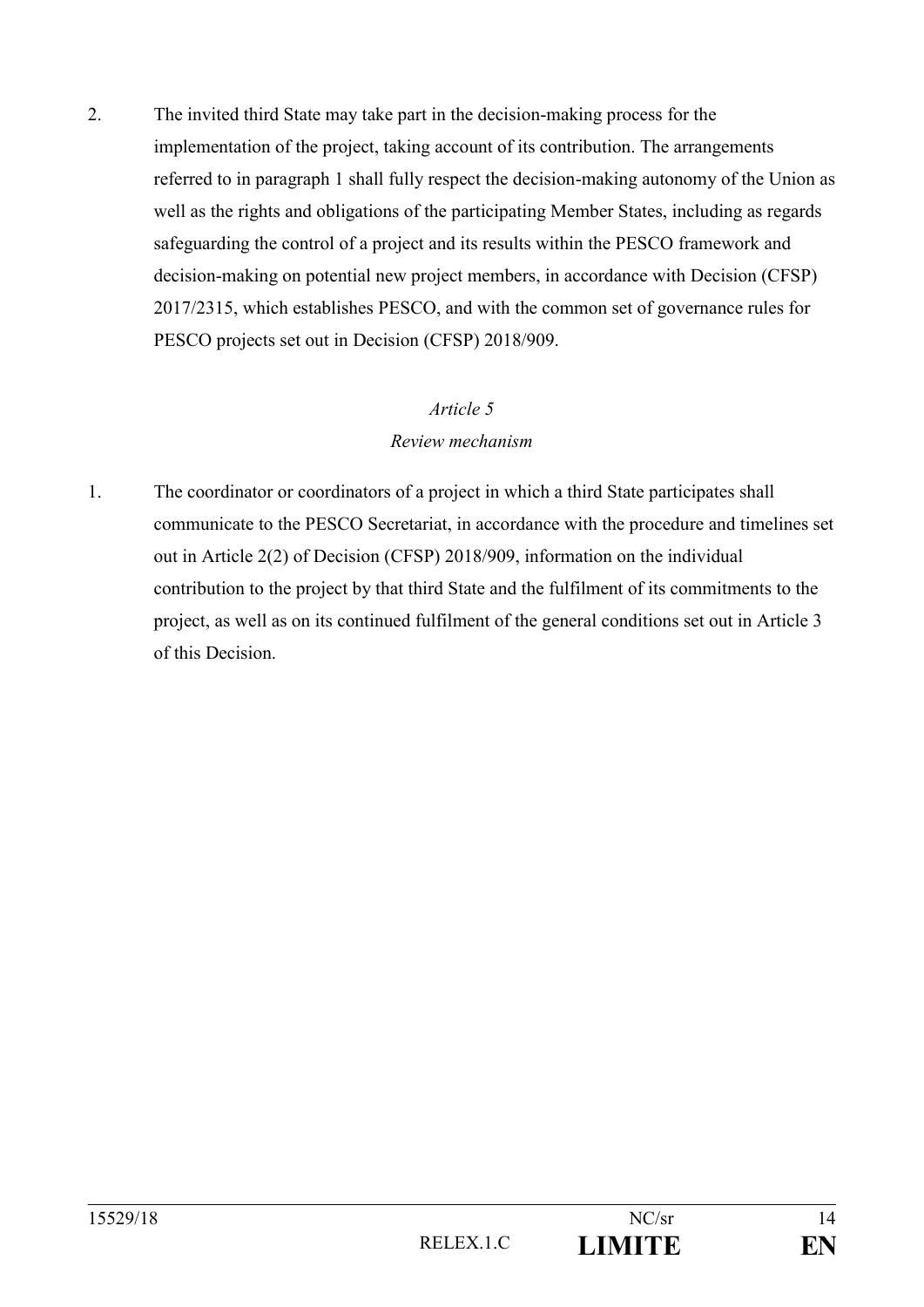2. The information referred to in paragraph 1 of this Article shall be communicated once a year to the Council by the PESCO Secretariat, in the context of the annual report on PESCO by the High Representative to the Council and as part of the consolidated information on the PESCO projects, as referred to in Article 2(2) of Decision (CFSP) 2018/909, to ensure that the Council can effectively exercise its oversight on the projects and act when necessary, including as regards the continued fulfilment by the third State participating in the project of the general conditions set out in Article 3 of this Decision.

#### *Article 6*

#### *Termination or suspension of the participation of a third State in a PESCO project*

1. If a third State participating in a PESCO project has communicated to the project members its decision to terminate its participation, such termination shall take effect once the project members and that third State have reached agreement on the conditions under which the termination will take place.

Where the participation of a third State in a PESCO project is terminated, the coordinator or coordinators of the project, with the support of the PESCO Secretariat, shall inform the Council and the High Representative accordingly.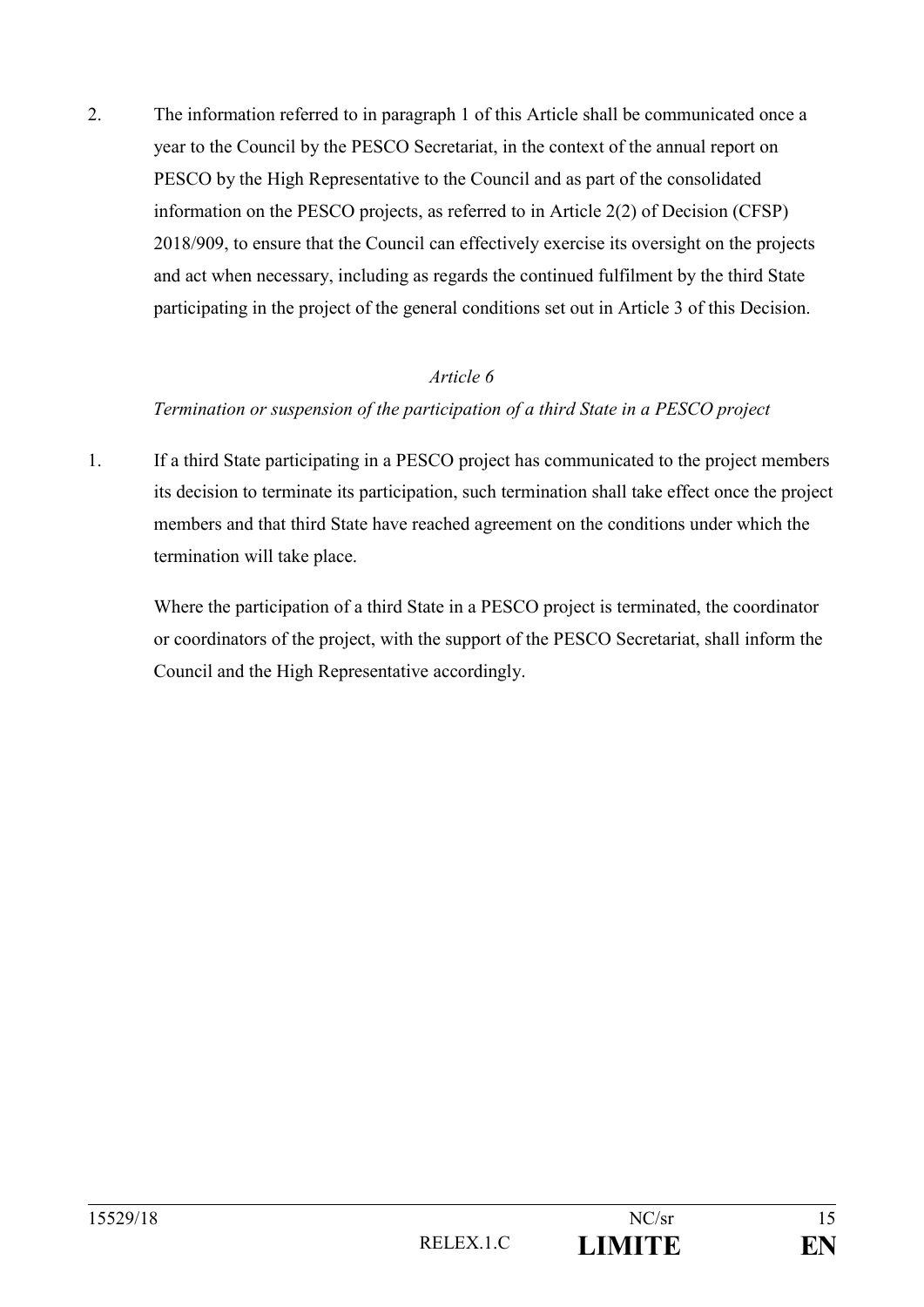2. The project members may agree either during or outside the regular review referred to in Article 5 that the participation of a third State in a project should be reassessed. In such a case, that third State shall be informed by the project coordinator or coordinators.

If the project members decide to suspend the participation of a third State in a PESCO project, the coordinator or coordinators of the project with the support of the PESCO Secretariat, shall notify the Council and the High Representative accordingly. Based on this notification and following an opinion by the Political and Security Committee, the Council may decide in accordance with Article 46(6) TEU and Article 9(2) of Decision (CFSP) 2017/2315 to terminate the participation of the third State in the project.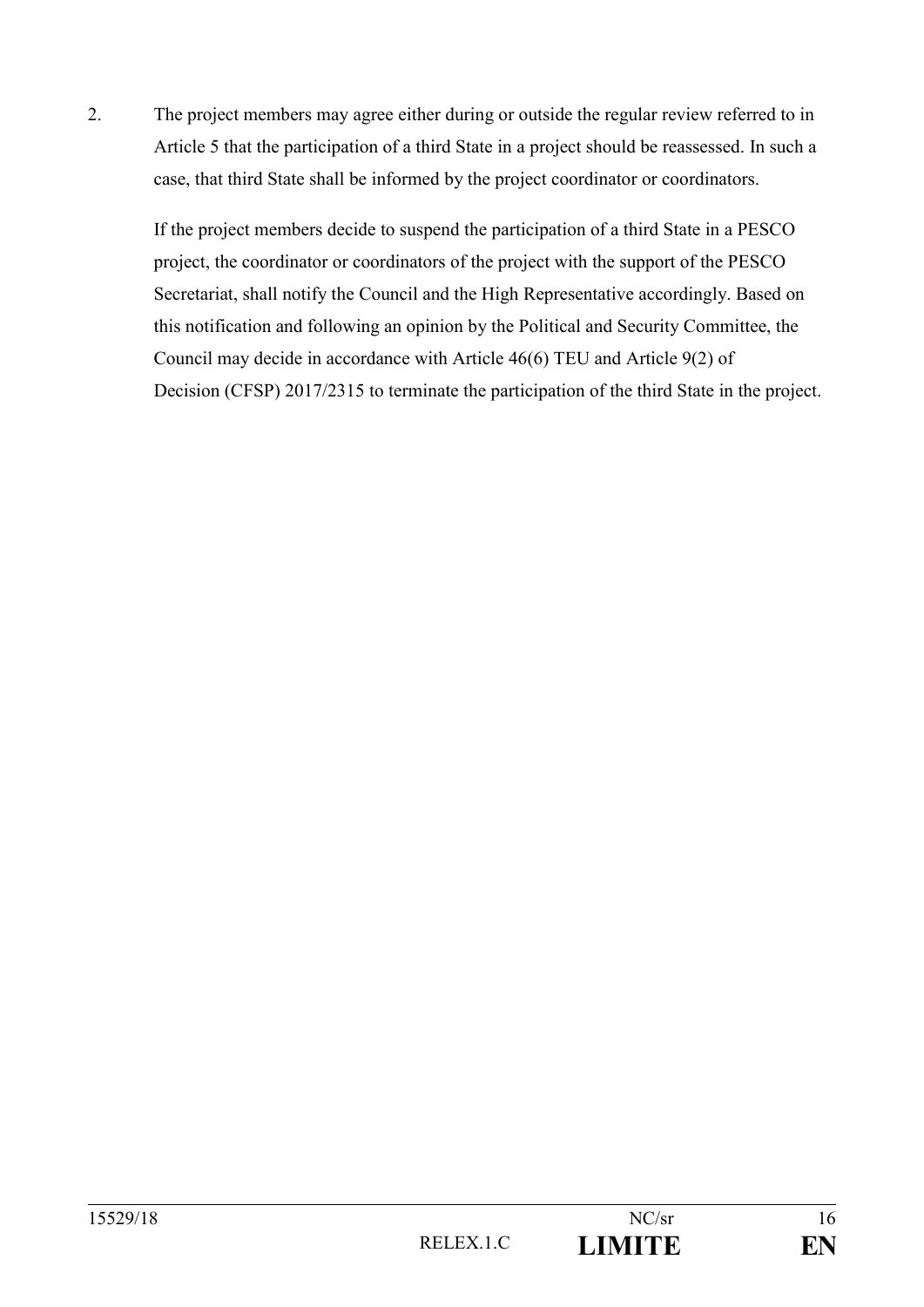3. If one or several Member States consider that a third State's participation in a PESCO project no longer meets the general conditions set out in Article 3 of this Decision, they may refer the issue to the Council. In such case, consultations shall take place between the Member States concerned, namely the project members and the referring Member State or Member States, facilitated by the High Representative. In the framework of those consultations, during which the views of the third State may also be heard, the Member State or Member States having referred the issue to the Council shall provide the High Representative with all necessary information in written form, substantiating the reasons for such referral, and shall indicate to the High Representative what measures could be taken to mitigate the issue. The High Representative and the Member States concerned shall examine together the issue and seek adequate solutions within a period of two months. If, following the completion of the consultations, the Member State or Member States having referred the issue to the Council still consider that the third State's participation in the PESCO project no longer meets the conditions set out in Article 3 of this Decision, they may request that the Council examine the issue. In such a case, the Member States concerned shall provide the Council with all relevant information. On that basis, the Council, acting in accordance with Article 46(6) TEU, shall discuss and decide on the continuation of the third State's participation.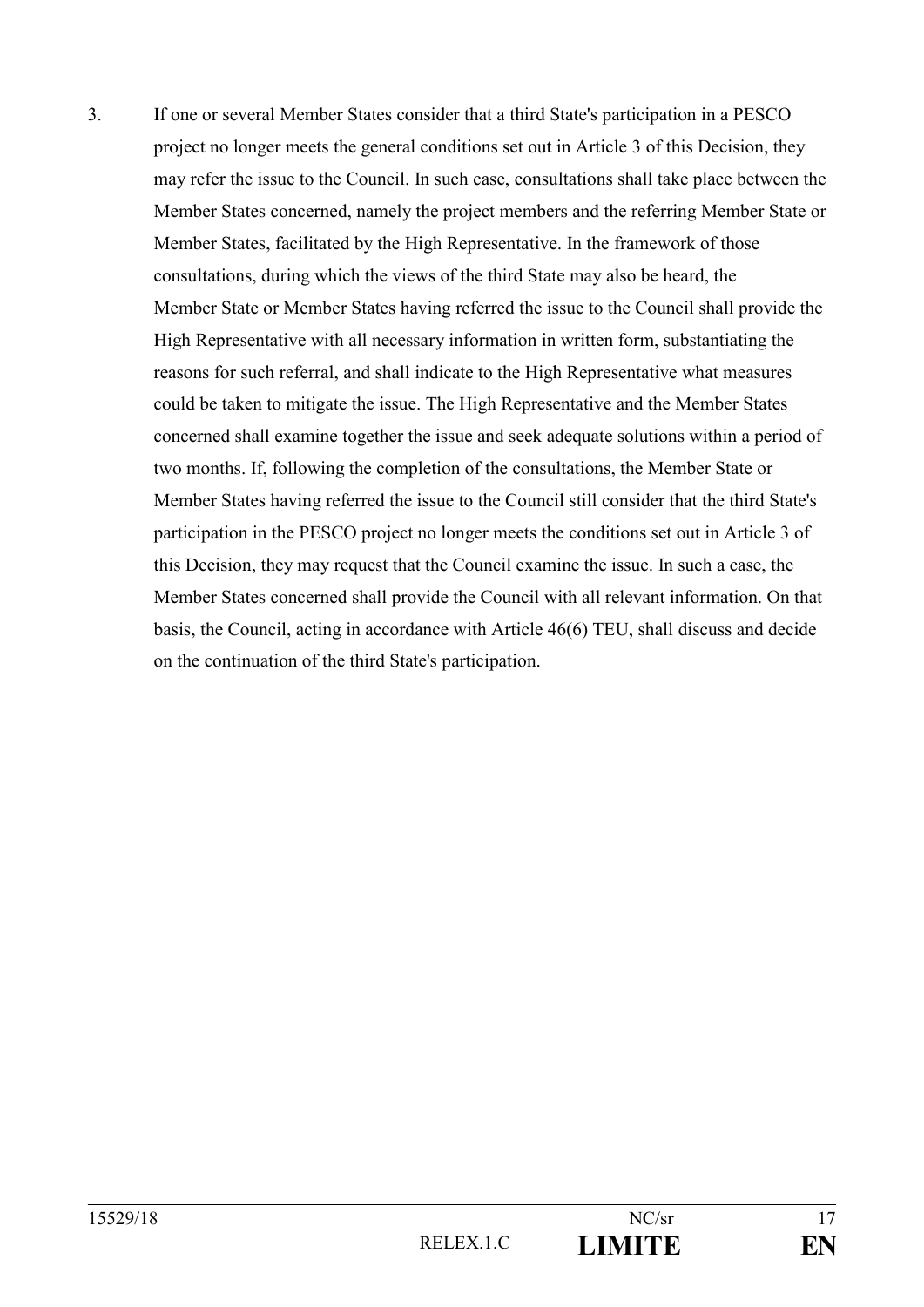4. The administrative arrangements referred to in Article 2(6) shall determine the conditions under which a third State may terminate its participation in a PESCO project and the conditions under which the project members may decide to suspend the participation of a third State in a PESCO project. Such arrangements shall determine in particular the rights and obligations of, respectively, the project members and the third State whose participation is terminated either by that third State or by the Council or suspended by the project members, including with regard to the financial aspects of such termination or suspension, taxes, intellectual property and other elements relevant for the termination or suspension.

#### *Article 7*

#### *Relation to the common set of governance rules for PESCO projects*

1. The conditions and procedures under which entities may be involved in the implementation of PESCO projects are not governed by this Decision save as set out in this Article. Decision (CFSP) 2018/909 shall be reviewed by 31 December 2020, in accordance with the first paragraph of Article 9 thereof, in particular with regard to such conditions and procedures.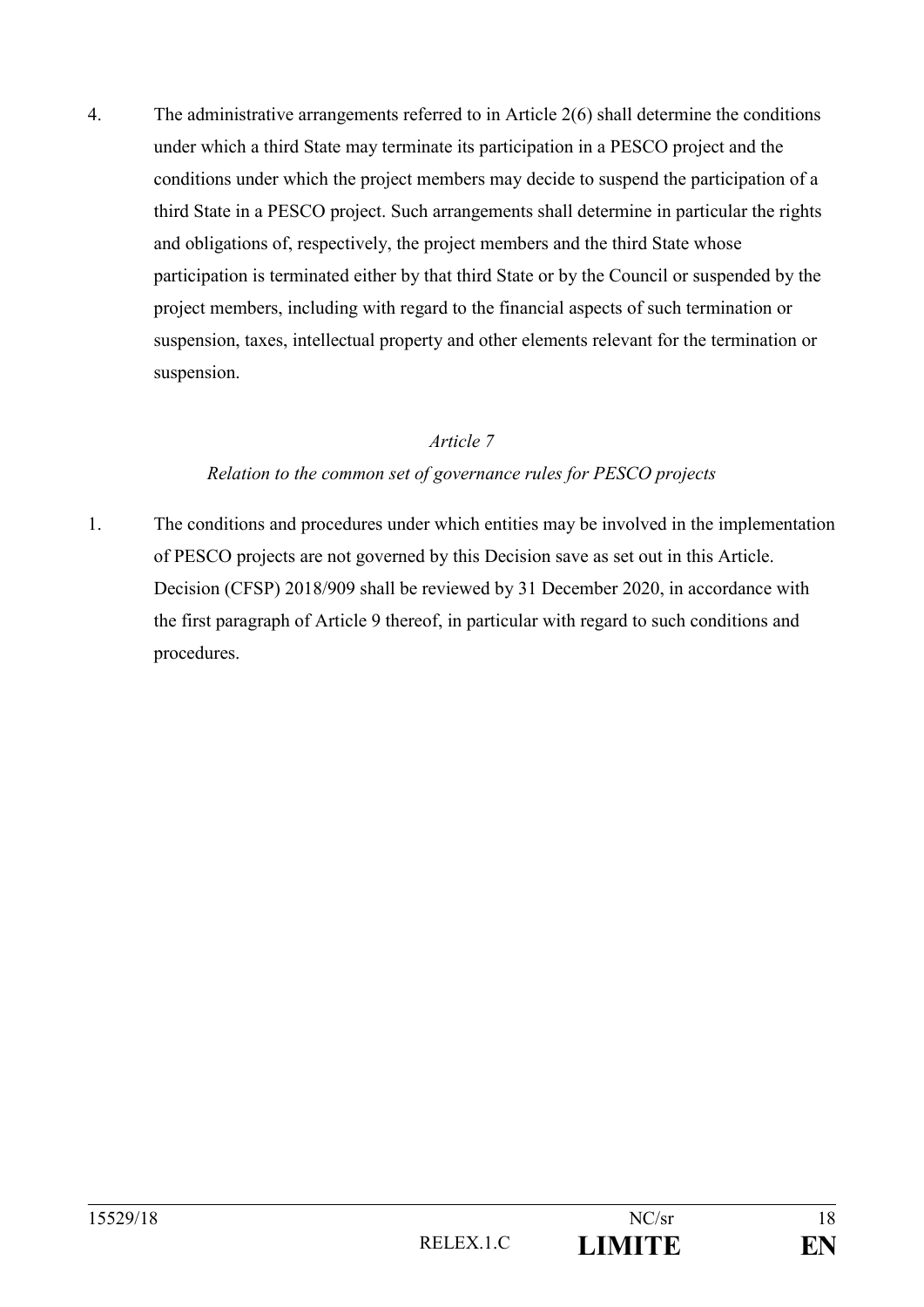- 2. Subject to any conditions and procedures regulating the involvement of entities in PESCO projects which may be established pursuant to the review of Decision (CFSP) 2018/909 as referred to in paragraph 1 of this Article:
	- (a) entities may only be involved in the implementation of PESCO projects after 31 December 2025 on the basis of contracts concluded or procurement procedures launched before that date;
	- (b) entities established in, controlled by or having their executive management structures in a third State which has not been invited pursuant to Article 2(5) to participate in a PESCO project before 31 December 2021 may only become involved in the implementation of PESCO projects after that date if the Council so decides in accordance with Article 46(6) TEU.
- 3. Decision (CFSP) 2018/909 shall be applied consistently with this Decision.
- 4. When the project members decide on the selection of entities, in accordance with Article 7(1) of Decision (CFSP) 2018/909, they shall take due account of the security and defence interests of the Union and its Member States.
- 5. Project members shall ensure full transparency vis-à-vis all participating Member States with regard to the involvement of entities in that project, via the common electronic workspace referred to in Article 2 (2) of Decision (CFSP) 2018/909.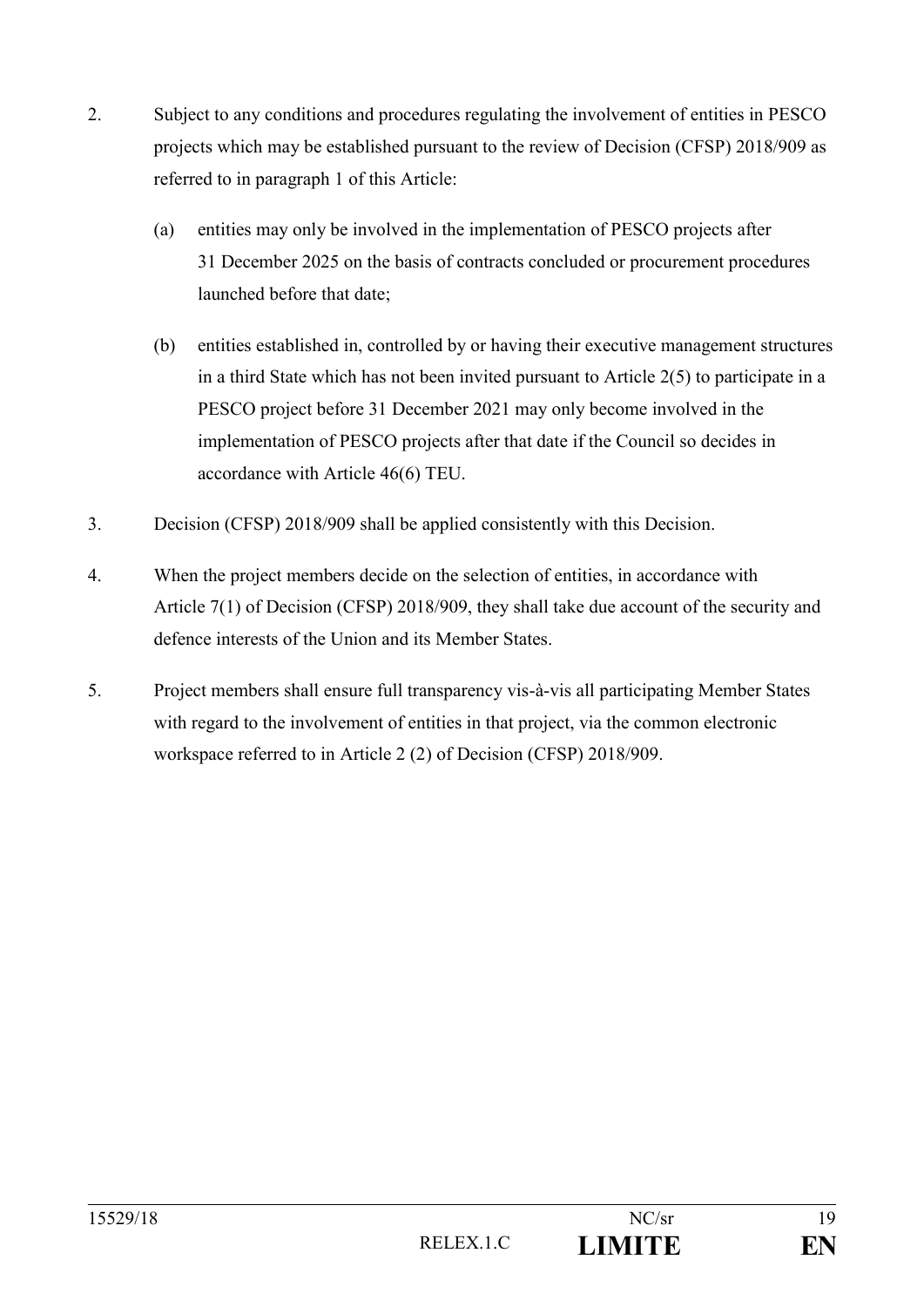- 6. If a Member State considers that its or the Union's security and defence interests may be threatened by the involvement of an entity in the implementation of a PESCO project, it may refer the matter to the Council which may request additional information from the project members, with a view to assessing the situation.
- 7. Decision (CFSP) 2018/909 shall be adapted, in accordance with the second paragraph of Article 9 thereof, in order to take account of the general conditions for participation of third States in individual PESCO projects as provided for in this Decision.

#### *Review*

This Decision shall be reviewed when appropriate and no later than by the end of 2022.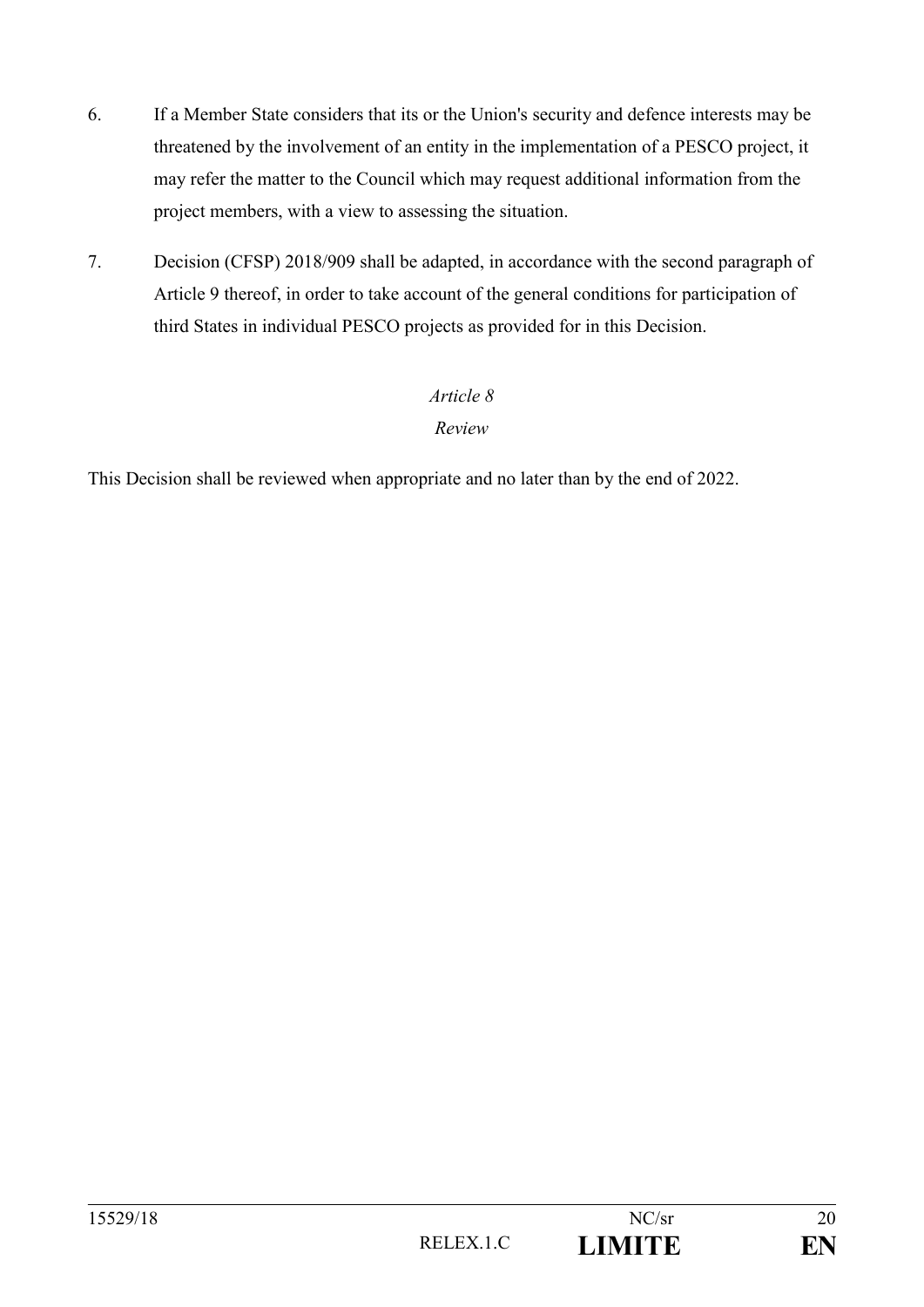# *Entry into force*

This Decision shall enter into force on the date of its adoption.

Done at ...,

*For the Council The President*